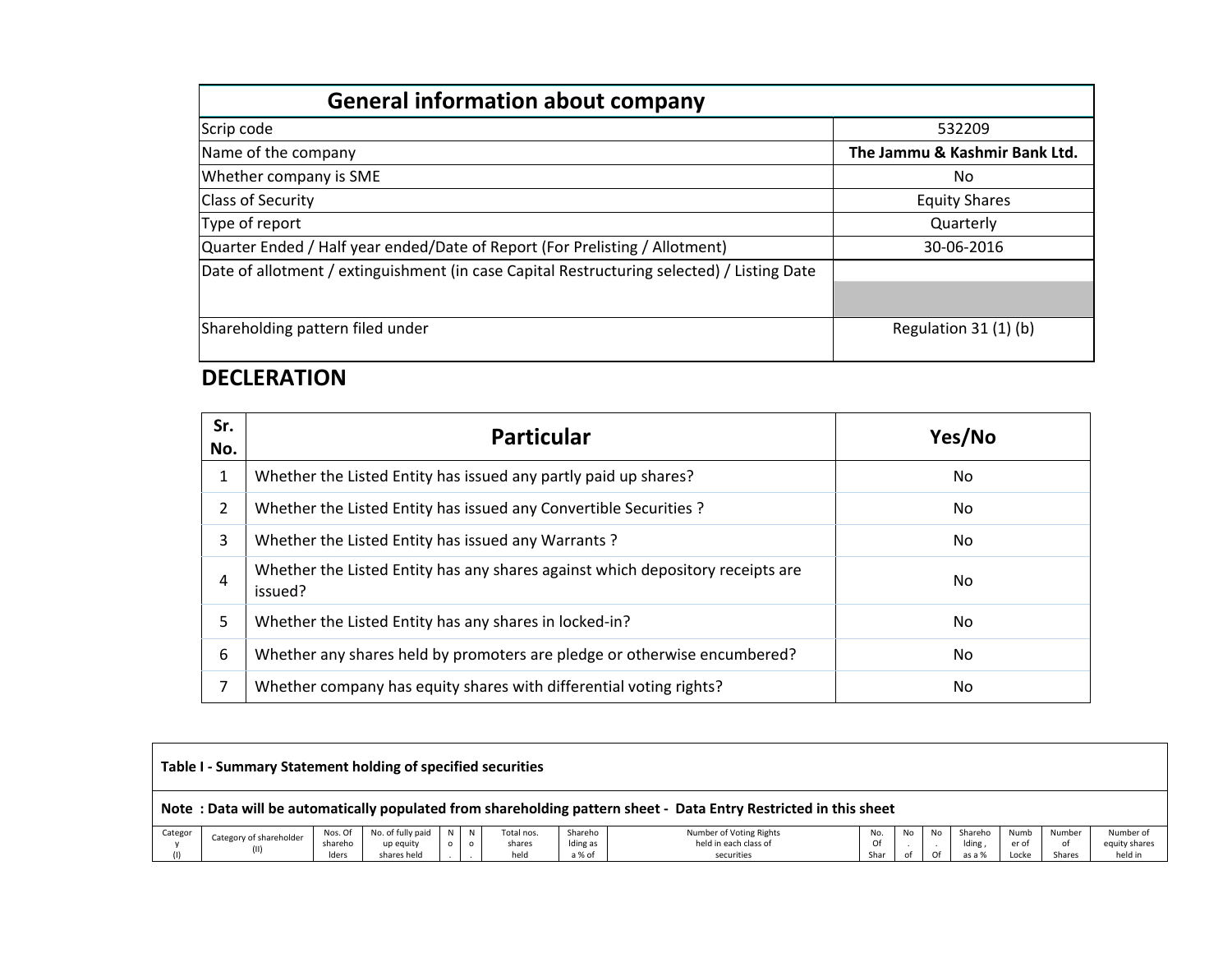|      |                                          | $(\sf III)$    | (IV)      | O<br>$\mathbf{f}$<br>P<br>a<br>r<br>t<br>y<br>p<br>a<br>d<br>u<br>p<br>e<br>q<br>u<br>t<br>y<br>s<br>h<br>a<br>e<br>s<br>h<br>e<br>d<br>V | $\circ$<br>f<br>$\mathsf{s}$<br>h<br>$\mathsf{a}$<br>$\mathbf r$<br>$\mathsf{e}% _{t}\left( t\right)$<br>$\mathsf S$<br>u<br>$\mathsf n$<br>$\mathsf{d}$<br>$\mathsf{e}% _{t}\left( t\right)$<br>$\mathbf{r}$<br>$\overline{1}$<br>y<br>÷<br>n<br>g<br>D<br>$\mathsf{e}% _{t}\left( t\right)$<br>$\mathsf{p}$<br>$\mathsf{o}$<br>$\sf s$<br>j<br>t<br>$\mathsf{o}$<br>$\mathbf{r}$<br>y<br>R<br>$\mathsf{e}% _{t}\left( t\right)$<br>$\mathsf{c}$<br>$\mathsf{e}% _{0}\left( \mathsf{e}\right)$<br>p<br>$\mathbf t$<br>$\mathsf S$<br>$\overline{(}$<br>$\mathsf{V}$<br>T | $(VII) = (IV)+(V)+$<br>(VI) | total no.<br>of<br>shares<br>(calculat<br>ed as<br>per<br>SCRR,<br>1957)<br>(VIII)<br>As a %<br>of<br>$(A+B+C)$<br>2) | Class<br>eg:<br>X | $\mathsf{C}$<br>$\overline{1}$<br>a<br>${\sf s}$<br>$\mathsf{s}$<br>e<br>g<br>$\div$<br>y | (IX)<br>No of Voting (XIV) Rights<br>Total | Total as a<br>% of<br>$(A+B+C)$ | es<br>Und<br>erlyi<br>ng<br>Outs<br>tand<br>ing<br>conv<br>ertib<br>le<br>secu<br>ritie<br>$\mathsf S$<br>(X) | Sh<br>ar<br>es<br>Un<br>de<br>rly<br>in<br>g<br>Ou<br>tst<br>an<br>di<br>ng<br>W<br>arr<br>an<br>ts<br>(Xi | Sh<br>ar<br>es<br>Un<br>de<br>rly<br>in<br>g<br>Ou<br>tst<br>an<br>di<br>ng<br>co<br>$n\mathsf{v}$<br>ert<br>ibl<br>$\mathsf{e}% _{0}\left( \mathsf{e}\right)$<br>se<br>cu<br>riti<br>es<br>an<br>d<br>No<br>Of<br>W<br>arr<br>an<br>ts<br>(Xi<br>(a) | assumin<br>g full<br>conversi<br>on of<br>converti<br>ble<br>securiti<br>es (as a<br>percent<br>age of<br>diluted<br>share<br>capital)<br>$(XI) =$<br>$(VII)+(X)$<br>As a %<br>of<br>$(A+B+C)$<br>2) | N<br>$\mathsf{o}$<br>$\overline{(\ }$<br>$\mathsf a$ | d in<br>shares<br>(XII)<br>$\mathsf A$<br>$\mathsf{s}$<br>$\mathsf a$<br>$\%$<br>$\mathsf{o}$<br>f<br>$\mathsf{t}$<br>$\mathsf{o}$<br>t<br>$\mathsf{a}$<br>$\overline{\phantom{a}}$<br>$\mathsf S$<br>h<br>$\mathsf{a}$<br>$\mathbf r$<br>$\mathsf{e}% _{0}\left( \mathsf{e}\right)$<br>$\mathsf S$<br>h<br>$\mathsf{e}% _{t}\left( t\right)$<br>$\mathbf{I}$<br>${\sf d}$<br>b | Ν<br>$\mathsf{o}\xspace$<br>a | pledged<br>or<br>otherwi<br>se<br>encumb<br>ered<br>(XIII)<br>As<br>$\mathsf{a}$<br>$\%$<br>of<br>tot<br>al<br>Sh<br>ar<br>es<br>he<br>Id<br>(b) | dematerialized<br>form<br>(XIV) |
|------|------------------------------------------|----------------|-----------|-------------------------------------------------------------------------------------------------------------------------------------------|---------------------------------------------------------------------------------------------------------------------------------------------------------------------------------------------------------------------------------------------------------------------------------------------------------------------------------------------------------------------------------------------------------------------------------------------------------------------------------------------------------------------------------------------------------------------------|-----------------------------|-----------------------------------------------------------------------------------------------------------------------|-------------------|-------------------------------------------------------------------------------------------|--------------------------------------------|---------------------------------|---------------------------------------------------------------------------------------------------------------|------------------------------------------------------------------------------------------------------------|-------------------------------------------------------------------------------------------------------------------------------------------------------------------------------------------------------------------------------------------------------|------------------------------------------------------------------------------------------------------------------------------------------------------------------------------------------------------|------------------------------------------------------|---------------------------------------------------------------------------------------------------------------------------------------------------------------------------------------------------------------------------------------------------------------------------------------------------------------------------------------------------------------------------------|-------------------------------|--------------------------------------------------------------------------------------------------------------------------------------------------|---------------------------------|
| (A)  | &<br>Promoter<br>Promoter Group          | $\overline{2}$ | 257752660 |                                                                                                                                           |                                                                                                                                                                                                                                                                                                                                                                                                                                                                                                                                                                           | 257752660                   | 53.17                                                                                                                 | 257,752,660.      |                                                                                           | 257,752,660.0<br>0                         | 53.17                           |                                                                                                               |                                                                                                            |                                                                                                                                                                                                                                                       | 53.17                                                                                                                                                                                                |                                                      |                                                                                                                                                                                                                                                                                                                                                                                 |                               |                                                                                                                                                  | 257752660                       |
| (B)  | Public                                   | 82155          | 227025360 |                                                                                                                                           |                                                                                                                                                                                                                                                                                                                                                                                                                                                                                                                                                                           | 227025360                   | 46.83                                                                                                                 | 227025360.        |                                                                                           | 227,025,360.0<br>0                         | 46.83                           |                                                                                                               |                                                                                                            |                                                                                                                                                                                                                                                       | 46.83                                                                                                                                                                                                |                                                      |                                                                                                                                                                                                                                                                                                                                                                                 |                               |                                                                                                                                                  | 211631614                       |
| (C)  | Promoter-<br>Non<br>Non Public           |                |           |                                                                                                                                           |                                                                                                                                                                                                                                                                                                                                                                                                                                                                                                                                                                           |                             |                                                                                                                       |                   |                                                                                           |                                            |                                 |                                                                                                               |                                                                                                            |                                                                                                                                                                                                                                                       |                                                                                                                                                                                                      |                                                      |                                                                                                                                                                                                                                                                                                                                                                                 |                               |                                                                                                                                                  |                                 |
| (C1) | Shares underlying<br><b>DRs</b>          |                |           |                                                                                                                                           |                                                                                                                                                                                                                                                                                                                                                                                                                                                                                                                                                                           |                             |                                                                                                                       |                   |                                                                                           |                                            |                                 |                                                                                                               |                                                                                                            |                                                                                                                                                                                                                                                       |                                                                                                                                                                                                      |                                                      |                                                                                                                                                                                                                                                                                                                                                                                 |                               |                                                                                                                                                  |                                 |
| (C2) | Shares held by<br><b>Employee Trusts</b> |                |           |                                                                                                                                           |                                                                                                                                                                                                                                                                                                                                                                                                                                                                                                                                                                           |                             |                                                                                                                       |                   |                                                                                           |                                            |                                 |                                                                                                               |                                                                                                            |                                                                                                                                                                                                                                                       |                                                                                                                                                                                                      |                                                      |                                                                                                                                                                                                                                                                                                                                                                                 |                               |                                                                                                                                                  |                                 |
|      | <b>Total</b>                             | 82157          | 484778020 |                                                                                                                                           |                                                                                                                                                                                                                                                                                                                                                                                                                                                                                                                                                                           | 484778020                   |                                                                                                                       | 484778020         |                                                                                           | 484778020.00                               | 100.00                          |                                                                                                               |                                                                                                            |                                                                                                                                                                                                                                                       |                                                                                                                                                                                                      |                                                      |                                                                                                                                                                                                                                                                                                                                                                                 |                               |                                                                                                                                                  | 469384274                       |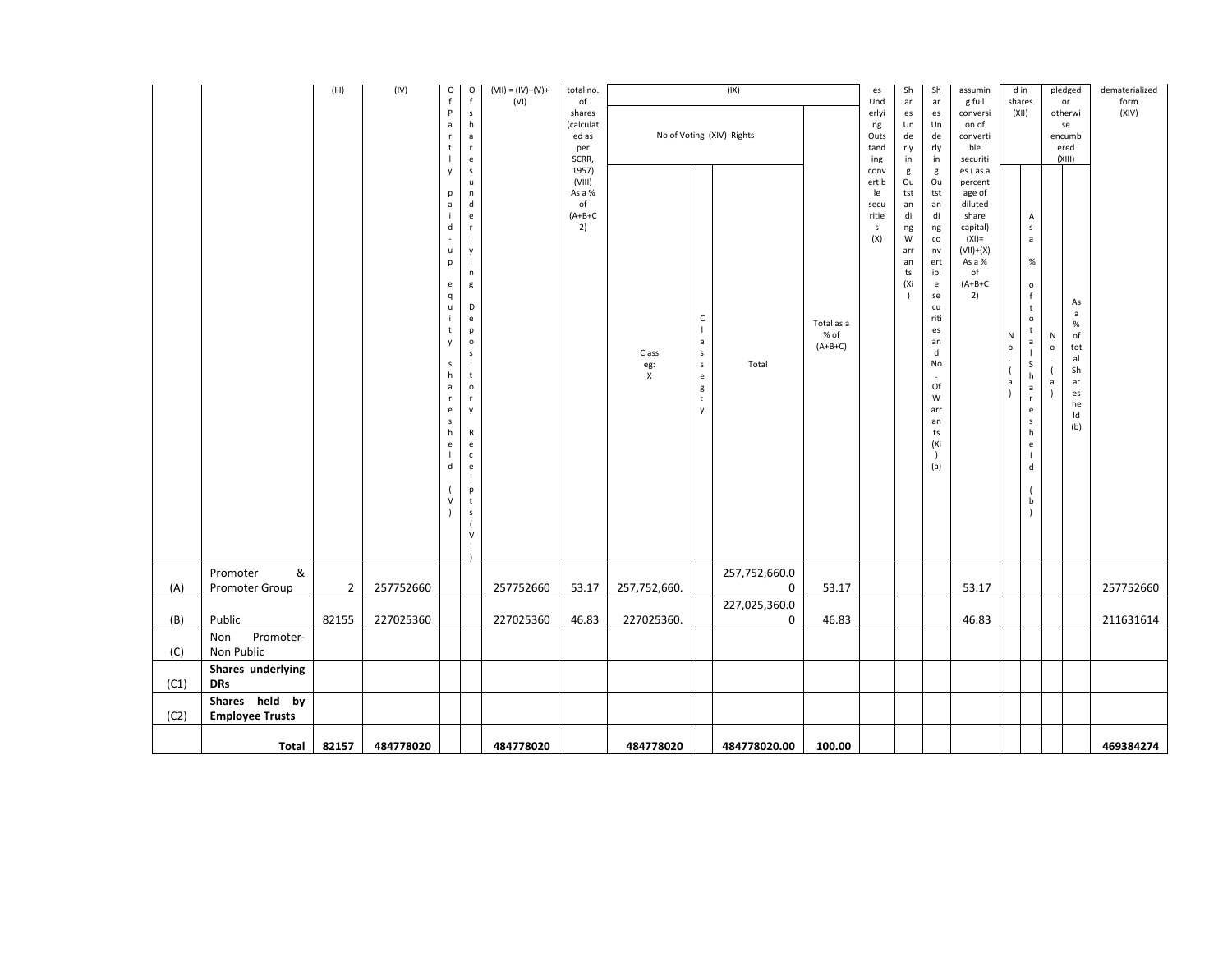| Sr. | Category & Name<br>of the<br>Shareholders<br>(1)                                     |                | No. of fully<br>paid up equity<br>shares held<br>(IV) | Total nos.<br>shares<br>held<br>$(VII) = (IV)+(V)+$<br>(VI) | Shareholding as a %<br>of total no. of<br>shares (calculated<br>as per SCRR, 1957)<br>(VIII)<br>As a % of (A+B+C2) | Class        | Number of Voting Rights held in each class of<br>securities<br>(IX)<br>No of Voting (XIV)<br>Rights<br>Total | Total as<br>a % of<br>Total<br>Voting | Shareholding,<br>as a % assuming<br>full conversion<br>of convertible<br>securities (as a<br>percentage of<br>diluted share<br>capital)<br>$(XI) = (VII)+(X)$ | Number of<br>equity<br>shares held<br>in<br>demateriali<br>zed form<br>(XIV) |
|-----|--------------------------------------------------------------------------------------|----------------|-------------------------------------------------------|-------------------------------------------------------------|--------------------------------------------------------------------------------------------------------------------|--------------|--------------------------------------------------------------------------------------------------------------|---------------------------------------|---------------------------------------------------------------------------------------------------------------------------------------------------------------|------------------------------------------------------------------------------|
|     |                                                                                      |                |                                                       |                                                             |                                                                                                                    | eg:<br>X     |                                                                                                              | rights                                | As a % of<br>$(A+B+C2)$                                                                                                                                       |                                                                              |
| A   | Table II - Statement showing shareholding pattern of the Promoter and Promoter Group |                |                                                       |                                                             |                                                                                                                    |              |                                                                                                              |                                       |                                                                                                                                                               |                                                                              |
| (1) | Indian                                                                               |                |                                                       |                                                             |                                                                                                                    |              |                                                                                                              |                                       |                                                                                                                                                               |                                                                              |
| (a) | Individuals/Hindu undivided Family                                                   |                |                                                       |                                                             |                                                                                                                    |              |                                                                                                              |                                       |                                                                                                                                                               |                                                                              |
| (b) | Central Government/ State<br>Government(s)                                           | $\overline{2}$ | 257752660                                             | 257752660                                                   | 53.17                                                                                                              | 257752660.00 | 257752660                                                                                                    | 53.17                                 | 53.17                                                                                                                                                         | 257752660                                                                    |
| (c) | Financial Institutions/Banks                                                         |                |                                                       |                                                             |                                                                                                                    |              |                                                                                                              |                                       |                                                                                                                                                               |                                                                              |
| (d) | Any Other (specify)                                                                  |                |                                                       |                                                             |                                                                                                                    |              |                                                                                                              |                                       |                                                                                                                                                               |                                                                              |
|     | Sub-Total (A)(1)                                                                     | $\overline{2}$ | 257752660                                             | 257752660                                                   | 53.17                                                                                                              | 257752660.00 | 257752660                                                                                                    | 53.17                                 | 53.17                                                                                                                                                         | 257752660                                                                    |
| (2) | Foreign                                                                              |                |                                                       |                                                             |                                                                                                                    |              |                                                                                                              |                                       |                                                                                                                                                               |                                                                              |
| (a) | Individuals (NonResident Individuals/<br>Foreign Individuals)                        |                |                                                       |                                                             |                                                                                                                    |              |                                                                                                              |                                       |                                                                                                                                                               |                                                                              |
| (b) | Government                                                                           |                |                                                       |                                                             |                                                                                                                    |              |                                                                                                              |                                       |                                                                                                                                                               |                                                                              |
| (c) | Institutions                                                                         |                |                                                       |                                                             |                                                                                                                    |              |                                                                                                              |                                       |                                                                                                                                                               |                                                                              |
| (d) | Foreign Portfolio Investor                                                           |                |                                                       |                                                             |                                                                                                                    |              |                                                                                                              |                                       |                                                                                                                                                               |                                                                              |
| (e) | Any Other (specify)                                                                  |                |                                                       |                                                             |                                                                                                                    |              |                                                                                                              |                                       |                                                                                                                                                               |                                                                              |
|     | Sub-Total (A)(2)                                                                     |                |                                                       |                                                             |                                                                                                                    |              |                                                                                                              |                                       |                                                                                                                                                               |                                                                              |
|     | <b>Total Shareholding of Promoter and Promoter Group</b><br>$(A)=(A)(1)+(A)(2)$      | $\overline{2}$ | 257752660                                             | 257752660                                                   | 53.17                                                                                                              | 257752660.00 | 257752660                                                                                                    | 53.17                                 | 53.17                                                                                                                                                         | 257752660                                                                    |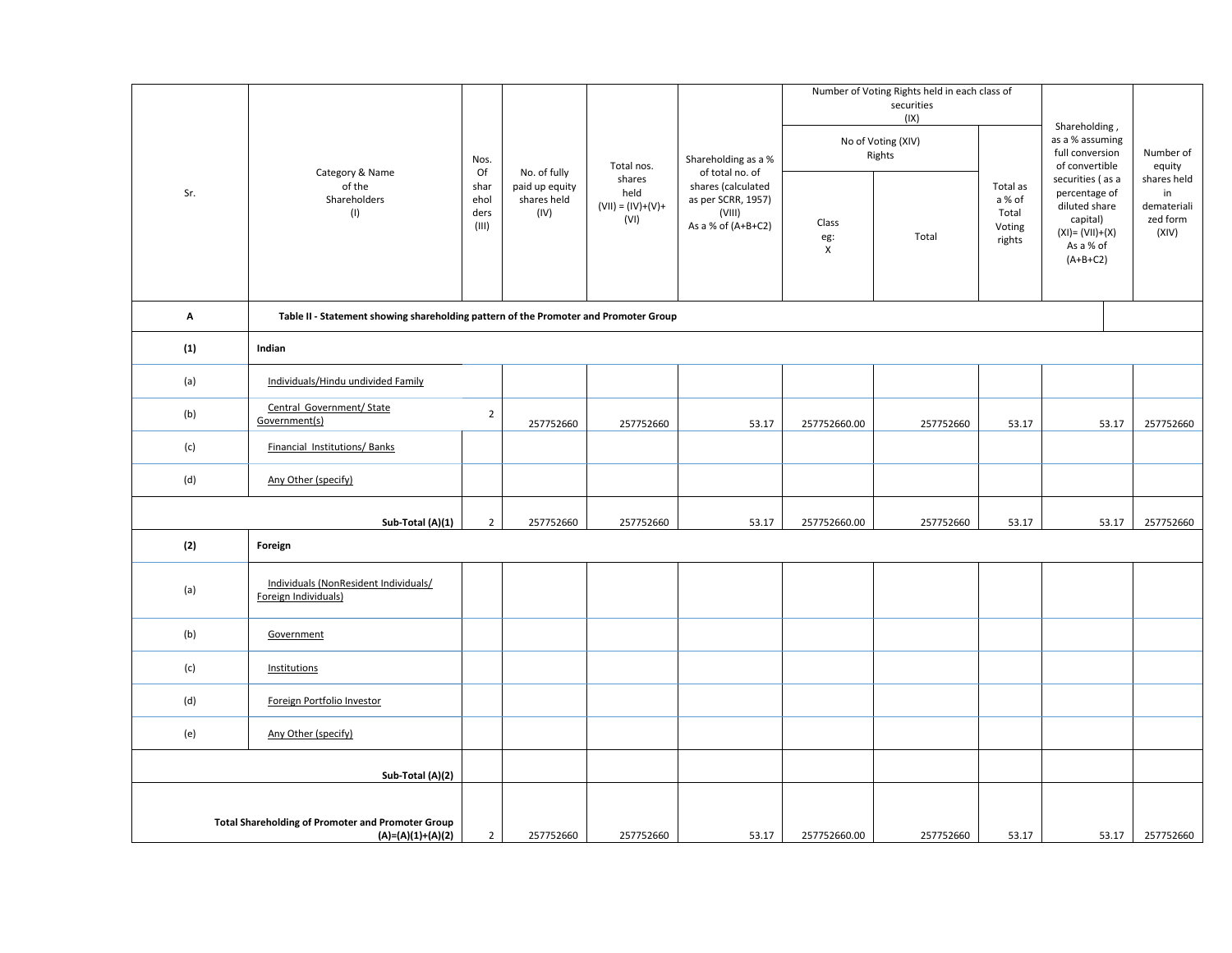|         | Details of Shares which remain unclaimed for Promoter & Promoter Group                            |                |           |           |       |              |           |       |       |           |  |  |  |  |  |
|---------|---------------------------------------------------------------------------------------------------|----------------|-----------|-----------|-------|--------------|-----------|-------|-------|-----------|--|--|--|--|--|
| В       | Table III - Statement showing shareholding pattern of the Public shareholder                      |                |           |           |       |              |           |       |       |           |  |  |  |  |  |
| (1)     | Institutions                                                                                      |                |           |           |       |              |           |       |       |           |  |  |  |  |  |
| (a)     | <b>Mutual Funds</b>                                                                               | 37             | 34530395  | 34530395  | 7.12  | 34530395     | 34530395  | 7.12  | 7.12  | 34530395  |  |  |  |  |  |
| (b)     | <b>Venture Capital Funds</b>                                                                      |                |           |           |       |              |           |       |       |           |  |  |  |  |  |
| (c)     | Alternate Investment Funds                                                                        |                |           |           |       |              |           |       |       |           |  |  |  |  |  |
| (d)     | Foreign Venture Capital Investors                                                                 |                |           |           |       |              |           |       |       |           |  |  |  |  |  |
| (e)     | Foreign Portfolio Investors                                                                       | 134            | 73873232  | 73873232  | 15.24 | 73873232     | 73873232  | 15.24 | 15.24 | 73873232  |  |  |  |  |  |
| (f)     | Financial Institutions/Banks                                                                      | $\overline{4}$ | 15600220  | 15600220  | 3.22  | 15600220     | 15600220  | 3.22  | 3.22  | 15600220  |  |  |  |  |  |
| (g)     | <b>Insurance Companies</b>                                                                        |                |           |           |       |              |           |       |       |           |  |  |  |  |  |
| (h)     | Provident Funds/ Pension Funds                                                                    |                |           |           |       |              |           |       |       |           |  |  |  |  |  |
| (i)     | Any Other (specify)                                                                               | $\mathbf{1}$   | 600       | 600       | 0.00  | 600          | 600       | 0.00  | 0.00  | 600       |  |  |  |  |  |
|         | Sub-Total (B)(1)                                                                                  | 176            | 124004447 | 124004447 | 25.58 | 124004447.00 | 124004447 | 25.58 | 25.58 | 124004447 |  |  |  |  |  |
| (2)     | Central Government/ State<br>Government(s)/ President of India                                    |                |           |           |       |              |           |       |       |           |  |  |  |  |  |
|         | Sub-Total (B)(2)                                                                                  |                |           |           |       |              |           |       |       |           |  |  |  |  |  |
| (3)     | <b>Non-institutions</b>                                                                           |                |           |           |       |              |           |       |       |           |  |  |  |  |  |
| (a(i))  | Individuals -<br>i.Individual shareholders holding<br>nominal share capital up to Rs. 2<br>lakhs. | 79310          | 68871405  | 68871405  | 14.21 | 68871405     | 68871405  | 14.21 | 14.21 | 53662599  |  |  |  |  |  |
|         | Individuals -<br>ii. Individual shareholders holding<br>nominal share capital in excess of Rs.    |                |           |           |       |              |           |       |       |           |  |  |  |  |  |
| (a(ii)) | 2 lakhs.<br>NBFCs registered with RBI                                                             | 5              | 1669362   | 1669362   | 0.34  | 1669362      | 1669362   | 0.34  | 0.34  | 1669362   |  |  |  |  |  |
| (b)     |                                                                                                   | $5^{\circ}$    | 111745    | 111745    | 0.02  | 111745       | 111745    | 0.02  | 0.02  | 111745    |  |  |  |  |  |